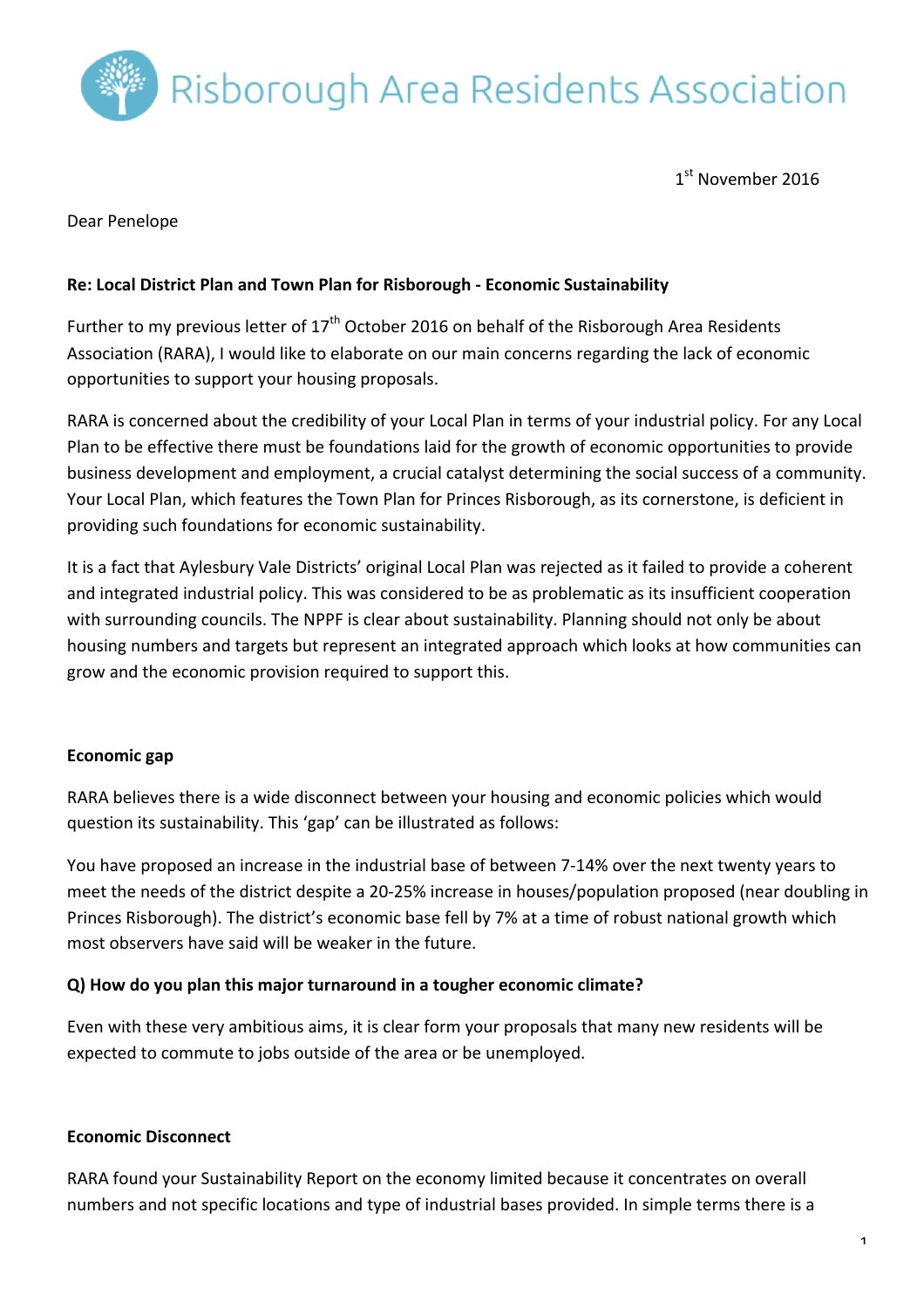disconnect between location of the majority of houses in the north and jobs in the south of the district. Furthermore, it appears that industrial development will be over reliant on land hungry industries like warehousing, which need to be located in the M4/M40 corridor, characterised by a serious shortage of land for any new housing which you have also acknowledged. This land hungry proposal is inconsistent with a district which has a shortage of land for any new housing.

## **Q)** Why have you opted for land hungry industry in an area characterised by land shortage?

# **Q)** You have stated that the lack of transport links makes the Risborough area unable to attract this type of industrial development, but equally why should 15,000 current and 10,000 new residents to the **Risborough area accept this situation?**

It is clear that when you look at your industrial policy in conjunction with the local needs of the Risborough area, there is nothing to attract any new investment or develop the existing economy. This makes the Local Plan, in relation to this area economically unsustainable.

## **Risborough's Industrial Losses**

Over the last ten years, a community well served with many high tier employers has lost two thirds of them, and is now reliant on just two. Ironically your plan makes the presence of one of those questionable thus rendering the local economy reliant on just one employer. Your proposals for the Princes Estate do not compensate for all the employment lost over the last ten years, and is very limited. Also, your plan proposes further losses of three existing employers Hypnos, Sumitomo Hard Metals and Anderson Carbide due to the misguided policy of providing an inappropriate relief road.

The threat to Hypnos is worrying. The potential loss of an internationally respected company which has a long and enriching association with the Risborough area would leave a big void and would erode the community spirit of the town. There is also a loss of two smaller employees in Sumatomo Hard Metals and Anderson Carbide. The loss of three employers and your plans to double the size of the town, are counterproductive and raise serious questions about sustainability.

# **Q)** How can this decrease in employment opportunities be reconciled with a large increase in population in a well thought out plan? 'Not an ideal world' a response provided by Strategic Planning **Manager** at a recent Q&A, is not an acceptable answer.

In the multiplier effect it should be here not where and also lack of needs to be put in front of direct employment

# **Multiplier Effect**

The knock on effect of the above can only have a detrimental effect on the whole economy. Historically, this effect has been witnessed in towns and villages in South Wales. In the Risborough the lack of industry and employment will produce hidden effects on smaller enterprises which will be fatal. As the studies of the effect of the Buncefield explosion ten years ago illustrated, the organisations directly affected who had business distribution insurance coverage recovered but the industries who supplied and supported them didn't. A similar effect will likely be seen in Risborough which will reduce revenue to the town and increase the costs of Wycombe District council.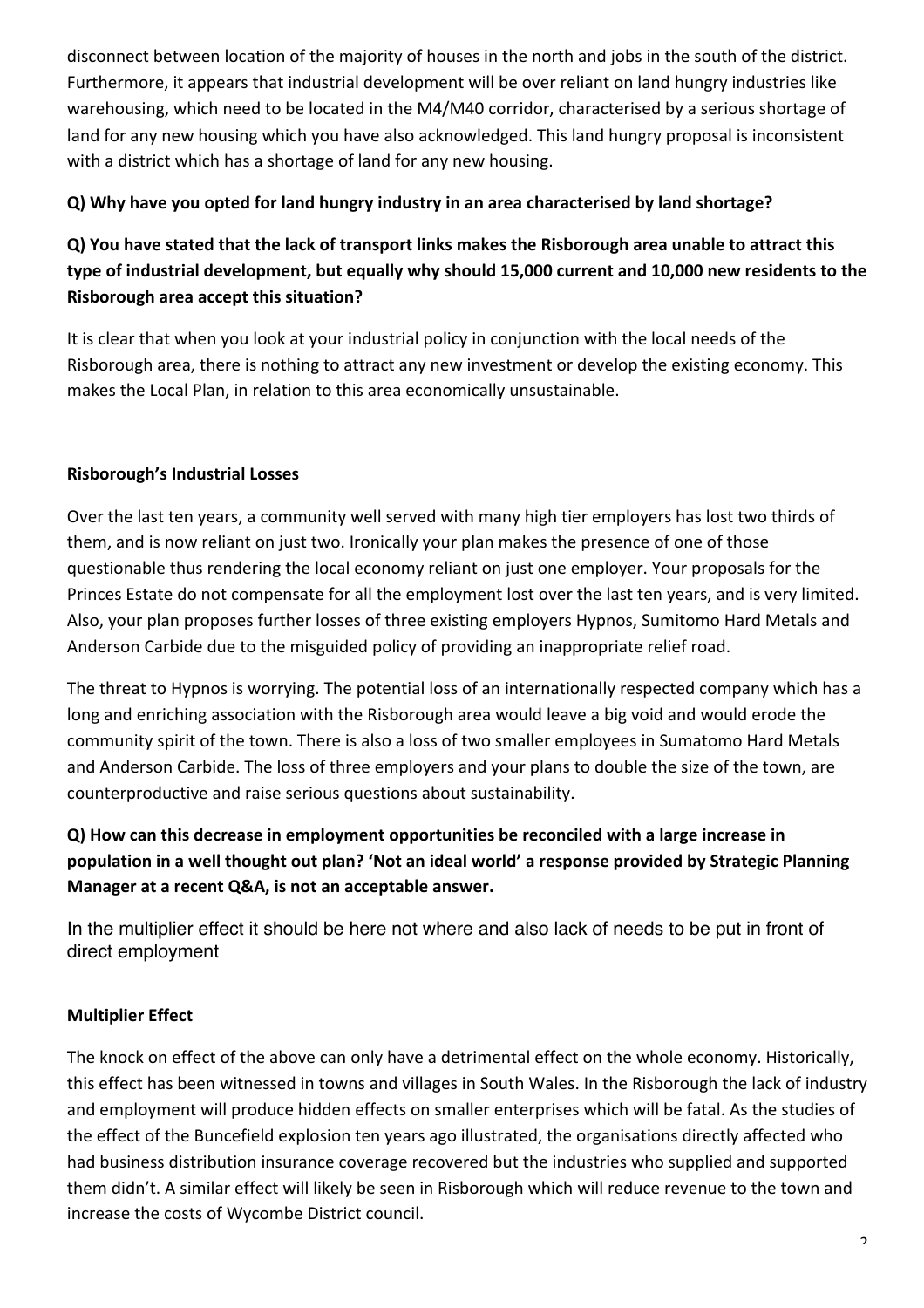## An inappropriate solution for the Risborough area

Your industrial policy appears to concentrate on attracting a limited type and size of enterprise. The UK economy is now 85% service led and the majority not distribution led, so less reliant on good transport links. Most of the companies are classified as small, i.e. less than 50 employees, and can be more easily attracted if a more innovative approach to industrial planning was in place. It is disturbing to see that in your Town Plan, you have only tried to expand an industrial park, that you have admitted is not well located and is inaccessible, with all approaches to it guarded by a series of narrow roads and low bridges. Historically, the economy of Risborough was able to thrive via a variety of industrial locations across the town, and the decline has coincided with the arrival of the Princess Estate.

## **Q) Why are you persisting with this failing policy?**

## **Need for smaller mixed business parks**

As outlined above, the solution to lack of investment in the area is through a more be-spoke set of solutions and not a 'one size fits all' approach. We do not see in your plan any enterprise parks that encourage smaller ambitious businesses that want to work in a relaxed pleasant atmosphere or give any indication that you understand the wants of innovators and try to meet them.

## **Q)** Why doesn't your plan have a more flexible approach to industry?

## **Building on Tourism and Leisure Industry**

Princes Risborough is ideally suited to take advantage of the Chiltern tourist market which is predicted to at least double in the next ten years. It is currently underserved, with the lack of overnight accommodation in the area, but based less than three quarters of an hour from London, it has the ability to attract people from there. Based near national walkways like the Ridgeway, but with shorter trails like the Phoenix, and renowned viewing points, of which the unobtrusiveness of the town is a key feature, its attraction to so many will be destroyed by your narrow view of Princes Risborough as a convenient place to build houses. A plan which recognises this rich tourist market would support a leisure industry and create a multiplying effect/cycle of not just hotels but linked retail and local food outlets.

# **Q)** Why is your Town plan not focusing on the very essence of Risborough and its setting near AONB as a centre of tourism to develop industry and employment?

## **Developing the Town Centre**

As recognised in the 'Fit for a Prince' review in 2006 the High Street suffers in comparison with rival centres such as Wendover and Thame. This was supported by 'The Grocer' study a few years later, which showed residents in the town's hinterland do not regard Risborough as their first shopping centre of choice. Retail is a key part of the economy and we recognise the High Street needs to be made more